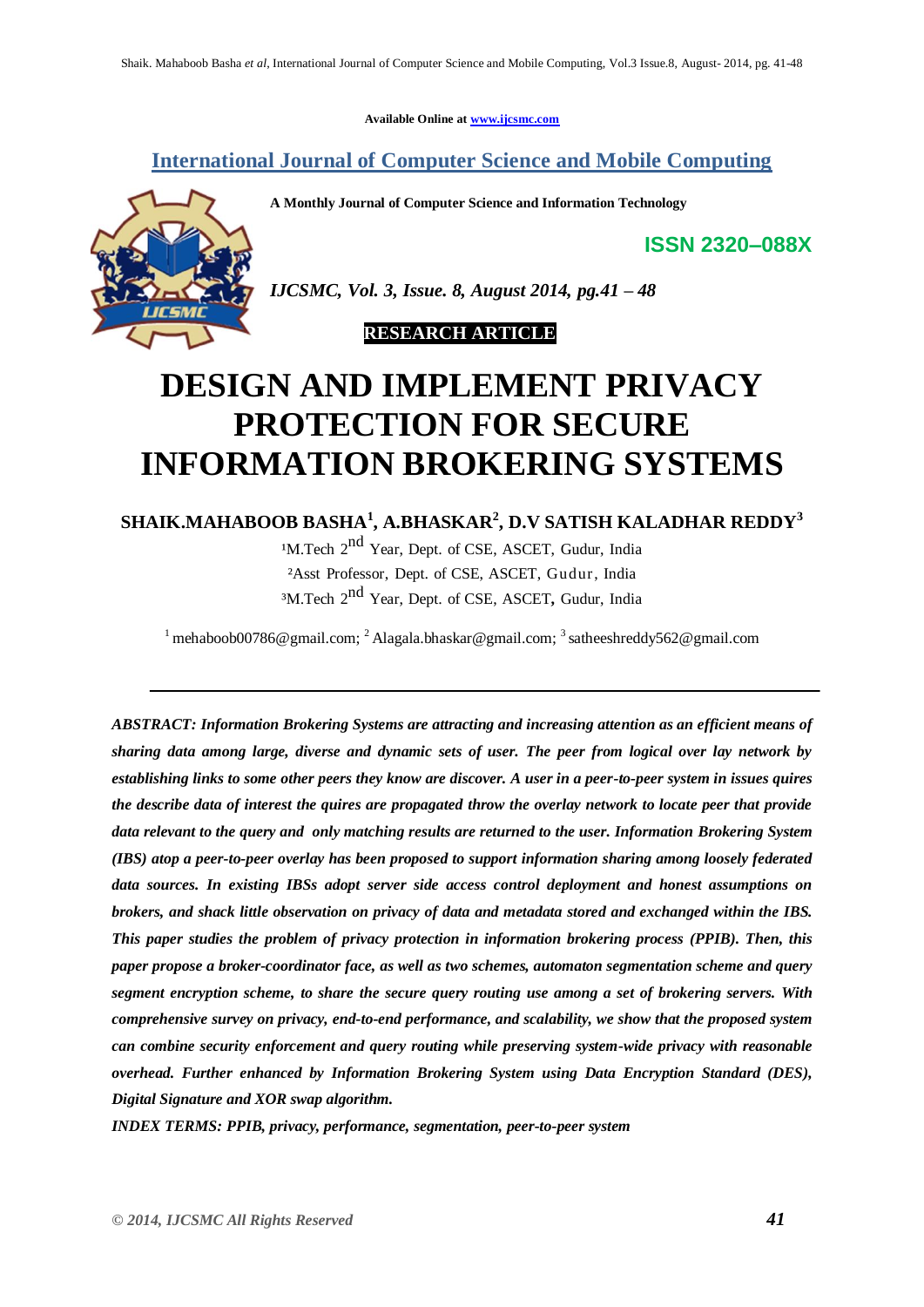#### **INTRODUCTION**

Privacy - preserving information sharing via on-demand information access. In this process an exile and scalable system using a broker-coordinator overlay network. Through an experimental automaton segmentation scheme, more access control implementation, and query segment encryption, our system integrates security enforcement and query forwarding while preserving system-wide privacy.

Information brokerage system [1], where sensitive information is shared among geographically distributed participants (e.g., users and data sources). To make the explanation simple, we assume that each broker has a full knowledge of whereabouts of stored data. Therefore, each broker may direct an inquiry to relevant data sources without consulting others (i.e., single-hop brokering).

In traditional DIBS, access control mechanisms are implemented at data servers so as to check the accessibility right of a query before answering it. However, claims that, whenever access control is enforced at the data source-side, suspicious queries are allowed to traverse through the whole system until they get rejected at the far end. Thus, by sending snooping queries, attackers can probe the system to get data distribution and server location information, and do further inferences after successfully ending out the location of sensitive data. In addition, source-side access control wastes substantial network.



Fig: System architecture of a distributed information brokering system.

# **EXISTING SYSTEM**

Today's world facilitates all services in information sharing via on-demand information access. In large scale information sharing, suppose that access to the database is strictly controlled, because data are used for certain experiments that need to be maintained confidential and provide privacy to the user. To provide privacy to the data and users in information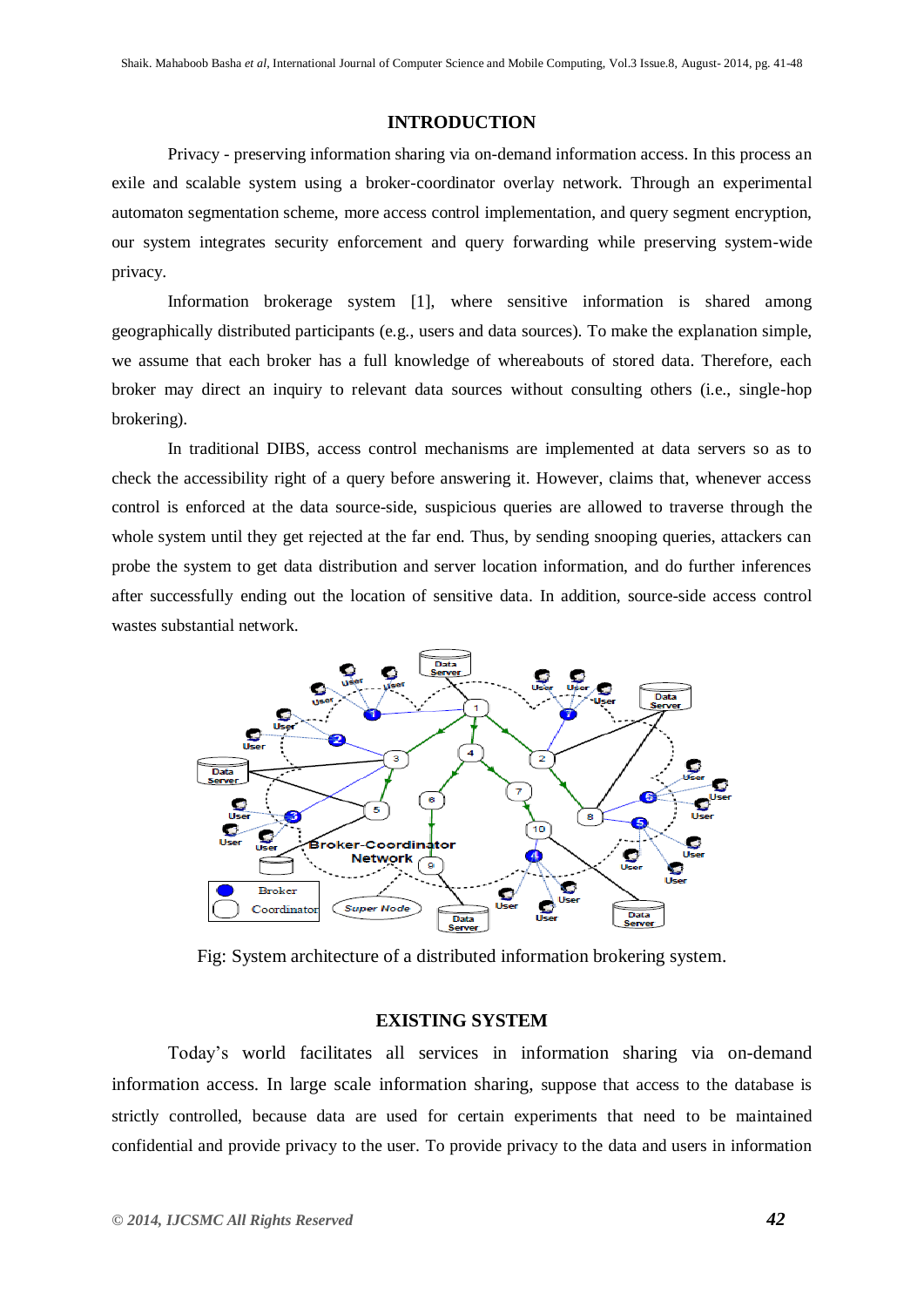sharing systems by using information brokering systems. By using IBS approach provides scalability and server autonomy, but privacy concerns brokers are not trustable.

#### **Disadvantages:**

- 1. Several types of attacks possible.
- 2. Another person to easily access database.

# **PROPOSED SYSTEM**

In the current paper, our analysis of specify the privacy protection of information in brokering process. In the processes of protecting the information several types of attacks are possible in brokering process. Mainly focus on two major types of attacks: attribute-correlation attack and inference attack. In this process introduced an automatic segmentation scheme and query segment scheme. The information brokering system that exists suffers from a spectrum of vulnerabilities associated with user privacy, data privacy, and metadata privacy. Than proposes a new type of PPIB, a new approaches to preserve privacy in XML information brokering. The reference quoted by the user is sent through the brokers and coordinators to central web service zone where it is manipulated by the organizers. Intermediately to clear the intrusion, the quotation is secured using the concept of digital signature.

#### **Advantages:**

- 1. Very resistant to privacy attacks.
- 2. End-to-end query processing performance and
- 3. System scalability

# **MODULES**

- 1. Co-Ordinator Module.
- 2. Broker Module.
- 3. User Module.
- 4. Admin Module.

#### **Co-Ordinator Module:**

In this module, the co-coordinator performs the global service between the two end users. Initially the Data possessor needs to submit the details of the patient in the server.

Data Users needs to search the data which is stored in the servers and they give request for the data and the co-Ordinator sends the key to the Data users and the Data will be passed by the broker Way.

#### **Broker Module:**

In this module, the broker performs the role who can act between the Co-coordinator and the data Users. The requests which are all submitted from the data user will be verified and thus it will be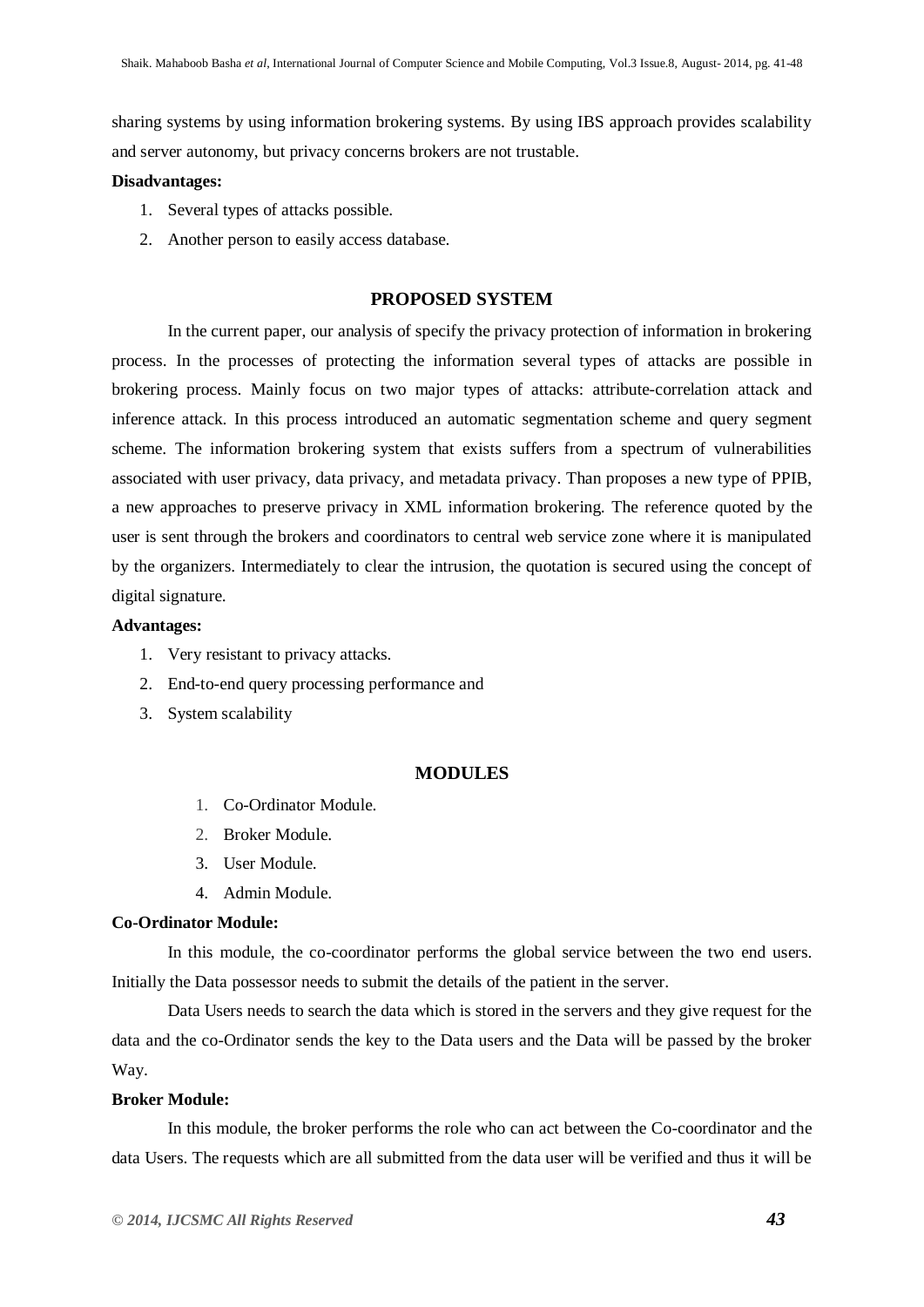passed to the co-coordinator [2]. The data will be passed from the co-coordinator and thus it will be submitted to the End Users (Data Users).

#### **User Module:**

In this module, the Users are classified into two types they are, Data Users and Data Owner conditional on the restriction the data will be passed to the Co-coordinator. The co-coordinator proceed the details via broker and the data will be checked with the secret key and thus it will display for the users.

# **Admin Module:**

In this module, to arrange the database based on the patient and doctor details and records. The admin needs to schedule and register the Organization and Users Forms.

#### **IMPLEMENTATION**

In this privacy protection analysis various types of attackers are including in information brokering process. Mainly there are three types of attackers possible, local and global eavesdroppers, mean brokers and more coordinators.

One idea is to build an XML overlay architecture that supports expressive query processing and security checking on top of normal IP network. In particular, designed data structures are maintained on nodes of the overlay networks to route path queries. In, a robust mesh has been built to

| <b>Privacy</b>         | local eaves- | global                   | malicious | collusive coordinators                                        |
|------------------------|--------------|--------------------------|-----------|---------------------------------------------------------------|
| type                   | dropper      | eavesdropper             | broker    |                                                               |
| User Lo-<br>cation     | Exposed      | Exposed                  | Exposed   | Protected                                                     |
| Query<br>Content       | Protected    | Exposed                  | Exposed   | with<br>Exposed<br>only<br>compromised<br>root<br>coordinator |
| <b>AC</b> Policy       | Protected    | Protected                | Protected | Exposed if path coordi-<br>nators collude                     |
| <b>Index</b><br>Rules  | Protected    | Protected                | Protected | Exposed if path coordi-<br>nators collude                     |
| Data Dis-<br>tribution | Protected    | Protected                | Protected | Exposed if path coordi-<br>nators collude                     |
| Data Lo-<br>cation     | Protected    | suspi-<br>Beyond<br>cion | Protected | Exposed with malicious<br>leaf coordinators                   |

Table: The Possible Privacy Exposure Caused By Four Types of Attackers: Local Eavesdropper (LE), Global Eavesdropper (GE), Malicious Broker (ME), and Collusive Coordinators (CC).

Effectively route XML packets [3] by making the use of self-describing XML tags and the overlay networks. This describes a decentralized architecture for ad hoc XPath query routing across a collection of XML databases using the open and agreement cooperation models. In, content-based routing of path queries in peer-to-peer systems [6] is studied to serve the purpose as sharing data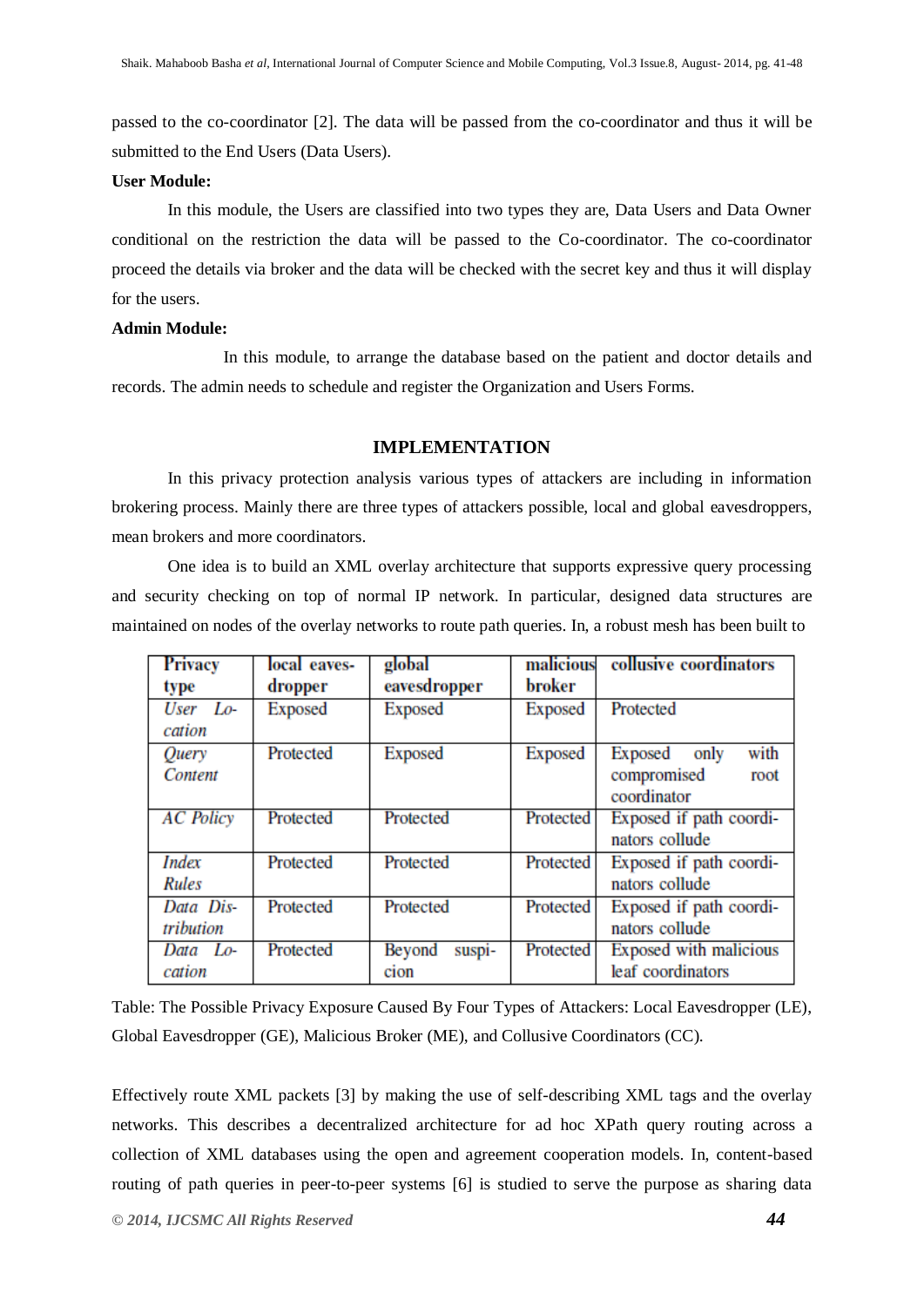among a large number of independent nodes. The main difference between these approaches and ours is that they focus on distributed query routing, while we seamlessly combine query routing and security checking (e.g. access control) so as to preserve relevant privacy information.

# **Algorithm.1: Data Encryption Standard Algorithm**:

```
© 2014, IJCSMC All Rights Reserved 45
Cipher (plain Block [64], Round Keys [16, 48], cipher Block [64])
{
     Permute (64, 64, plain Block, in Block, InitialPermutationTable)
     Split (64, 32, in Block, right Block, Round Keys [round])
     For (round =1 to 16)
       {
          Mixer (left Block, right Block, Round Keys [round])
         If (round! =16) swapper (left Block, right Block)
       }
        Combine (32, 64, left Block, right Block, out Block)
        Permute (64, 64, out Block, chiperBlock, FinalPermutationTable)
}
  Mixer (left Block [48], right Block [48], and Round Key [48])
    {
       Copy (32.rightBlock, T1)
       Function (T1, Round Key, T2)
       Exclusive Or (32, left Block, T2, T3)
       Copy (32, T3, right Block)
    }
   Swapper (left Block [32], right Block [32])
        {
             Copy (32, left Block, T)
             Copy (32, right Block, left Block)
             Copy (32, left Block, right Block) 
         } 
Function (in Block [32], Round Key [48], out Block [32])
{
Permute (32, 48, in Block, T1, ExpansionPermutationTable)
Exclusive Or (48, T1, Round Key, T2)
Substitute (T2, T3, Substitute Tables)
Permute (32, 32, T3, out Block, StraightPermutationTable)
}
Substitute (in Block [32], out Block [48], Substitution Table [8, 4, and 16])
```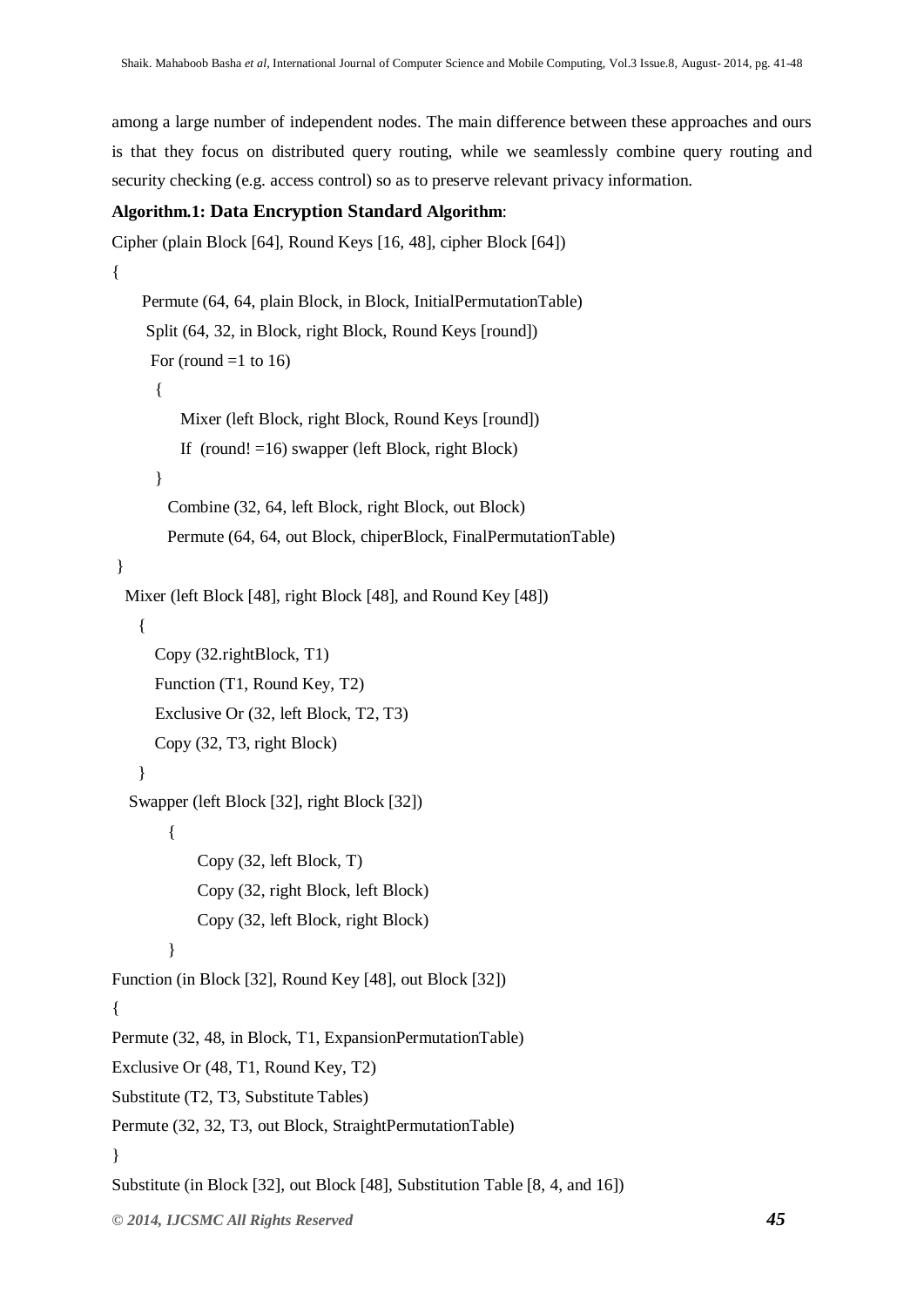```
 {
   For (i=1to8) {
      Row2×inBlock [i×6+1] +in Block [i×6+6]
     Col\leq2×inBlock [i\times6+2] +4×in Block [i\times6+3] +2×inBlock [i\times6+4] +in Block [i\times6+5]
             Value=SubstitutaionTable [i][row][col]
             Out Block \left[\frac{i\times4+1}{\text{value}}\right]Out Block [[i \times 4+2] \leftarrowvalue\neq 4; value\leftarrowvalue mod 8
              Out Block \left[\frac{i \times 4 + 3}{\sqrt{2}}\right] value \frac{1}{2} value \frac{1}{2} value mod 4
             Out Block \left[\frac{i \times 4 + 4}{\sqrt{2}}\right] value value value walue mod 2
```

```
}
```
}

**Algorithm.2: XOR SWAP ALGORITHM**: In computer programming languages, the XOR swap is an algorithm that uses the XOR bitwise operation to swap values of distinct variables having the same data type without using a temporary variable. "Decided" means that the variables are stored at different memory addresses; the actual values of the variables do not have to be different. Conventional swapping requires the use of a temporary storage variable. Using the XOR swap algorithm, however, no temporary storage is needed. The algorithm is as follows:

$$
X: = X \text{ XOR } Y
$$

$$
Y: = X \text{ XOR } Y
$$

$$
X: = X \text{ XOR } Y
$$

The XOR algorithm typically corresponds to three machine code instructions. Since XOR is a commutative operation, X XOR Y can be replaced with Y XOR X in any of the lines. When coded in assembly language, this commutatively is often exercised in the second line.

> XR R1, R2 XR R2, R1 XR R1, R2

Where R1 and R2 are distinct registers and each XR operation leaves its result in the register named in the first argument. However, the algorithm fails if x and y use the same storage location, since the value stored in that location will be zeroed out by the first XOR instruction, and then remain zero; it will not be "swapped with itself".

**DES** is the archetypal block cipher — an algorithm that takes a fixed-length string of plaintext bits and transforms it through a series of complicated operations into another cipher text bit string of the same length. In the case of DES, the block size is 64 bits. DES also uses a key to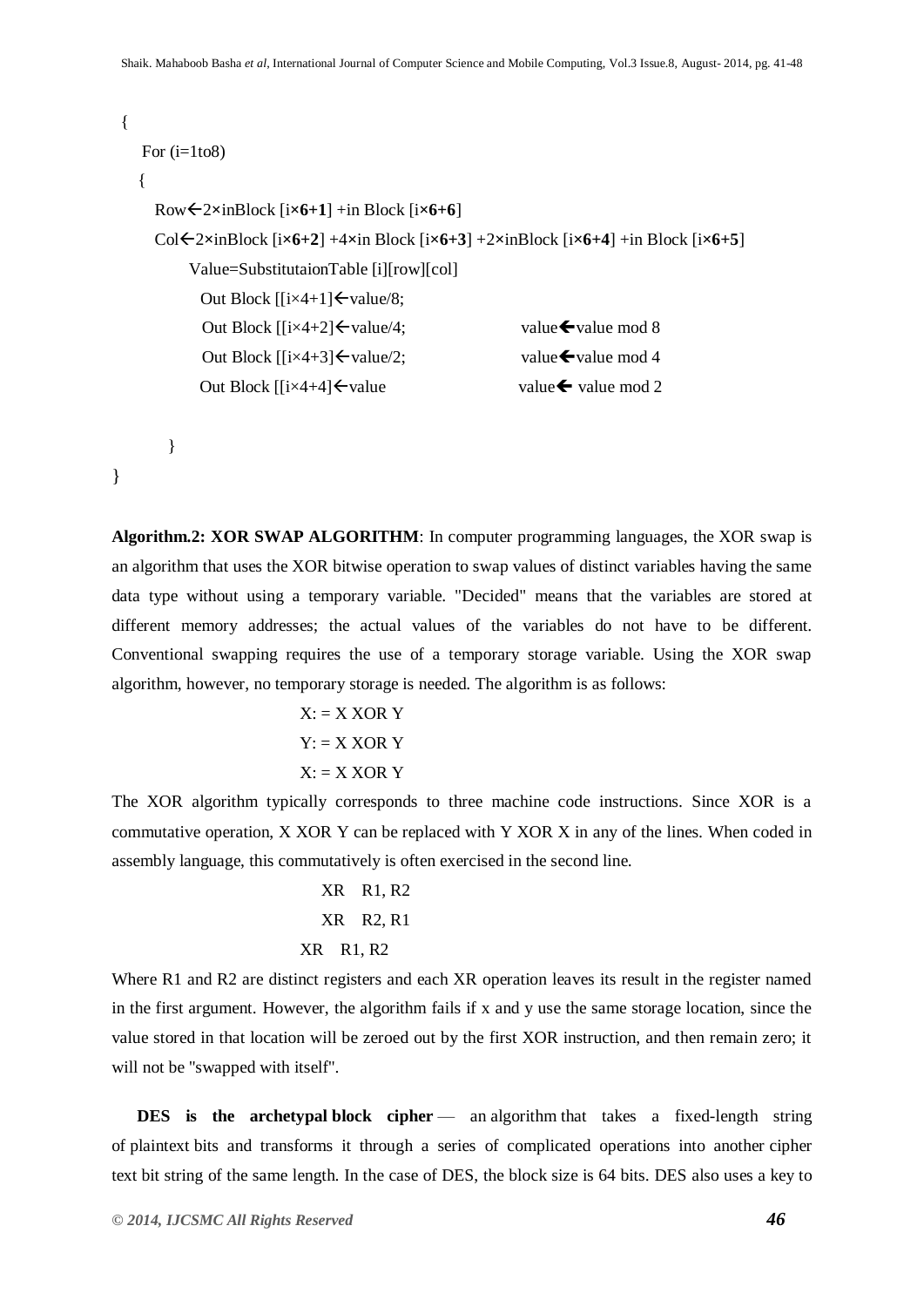modify the transformation, so that decryption can believe only be performed by those who know the particular key used to encrypt. The key professedly consists of 64 bits; however, only 56 of these are literally used by the algorithm. Eight bits are used solely for survey parity, and are thereafter dispose. Hence the effective key length is 56 bits, and it is always quoted as such then we assign each segment to one independent site. However, in the state transition table of the last state of each segment, the "next state" points to a root state at a remote site, instead of a local state. The dummy accept states do Not accept queries. Instead, they are used to store the location of actual "next states," i.e. the address (es) of the coordinators who hold the next segment of the global automaton. At runtime, they are used to forward the halfway processed query to the next coordinators. On the other hand, only the sites holding original accept states accept queries and forward them to the data servers. As a result, access control and query brokering are seamlessly integrated at coordinators, and the global automaton-based query brokering mechanism is decentralized and distributed among many coordinators.

### **CONCLUSION AND FUTURE ENHANCEMENT**

The information brokering system that exists suffers from a spectrum of vulnerabilities associated with user privacy, data privacy, and metadata privacy. By compose the access authority policies into the data encryption, accessible client based access control solutions diminish the trust required on the client at the price of a certain extent static way of sharing data. It advances PPIB, a new approach to maintain privacy in XML information brokering. The reference quoted by the user is sent through the brokers and coordinators to central web service zone where it is manipulated by the organizers. Intermediately to circumvent the intrusion, the quotation is attached using the concept of digital signature. In future prospective, we want to develop an automatic scheme that does dynamic site allotment. And also consider the several factors can be in the scheme such as workload at each peer, trust level of each peer and privacy dispute between automaton segments. In near future we investigating the client-based security solutions. And also we planned to minimize or eliminate or eliminate the participation of the admin node.

#### **REFERENCES**

1. P. F. Syverson, D. M. Goldschlag, and M. G. Reed.Anonymous connections and onion routing. In IEEE Symposium on Security and Privacy, pages 44-54, Oakland, California, 1997.

2. F. Li, B. Luo, P. Liu, D. Lee, P. Mitra, W. Lee, and C. Chu. In-broker access control: Towards Efficient endto-end performance of information brokerage systems. In Proc. IEEE SUTC, 2006.

3. Fengjun Li, Bo Luo, Peng Liu, Dongwon Lee, and Chao-Hsien Chu**,"** Automaton Segmentation: A New Approach to Preserve Privacy in XML Information Brokering **",** the Pennsylvania State University University Park, PA 16802, USA {fengjun, bluo, pxl20, dongwon, [chc4}@psu.edu.](mailto:chc4%7D@psu.edu)

4. Internet traffic report.http://www.internettra\_creport.com.